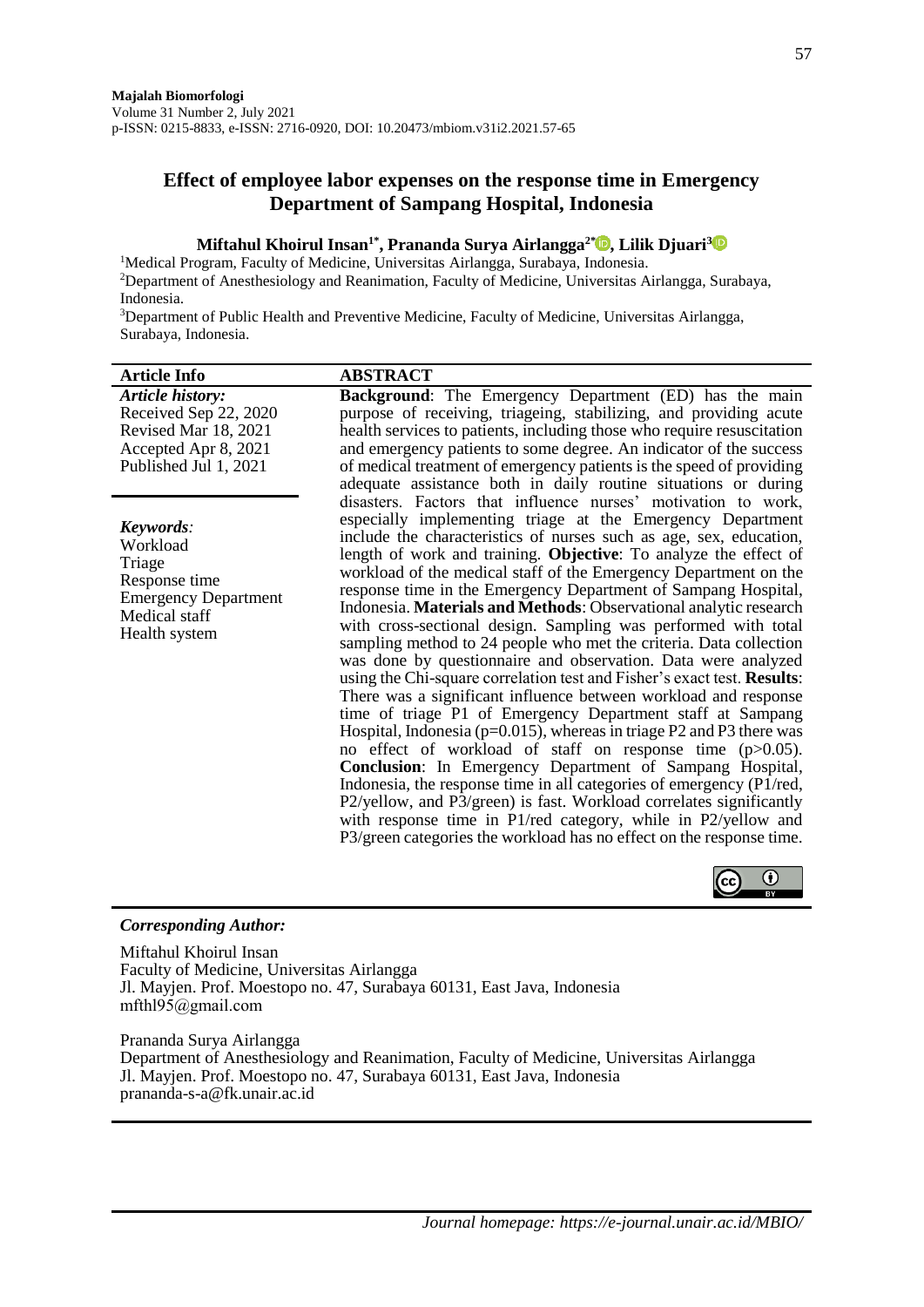#### **BACKGROUND**

 Hospital is a health service institution which provides complete individual health services that provide inpatient, outpatient and emergency services (Law no. 44 of 1999). Hospital is also a place for implementing health efforts that is every activity to improve health, to maintain health, and also to achieve an optimal health degree for the community (Bahrampour, et al., 2018)

 An emergency is a situation that occurs suddenly resulting in a person or many people requiring immediate help or treatment carefully, precisely and quickly. If they do not receive such help, they will be dead or disabled. Triage is a concept of sorting or assessing that is fast, precise, and focused in a way that allows the most efficient use of human resources, equipment and facilities. Emergency handling has a philosophy, "Time Saving's Live Saving" which means that all actions taken during an emergency must be truly effective and efficient. Stop breathing for 2-3 minutes in humans can cause fatality (Lindskou., et al., 2019).

 According to World Health Organization [WHO] (2012) there are several emergency diseases and the largest contributor to death in the world, including ischemic heart disease 7.4 million (13.2%), stroke 76.7 million (11.9%), chronic obstructive pulmonary disease 31 million (5.6%), respiratory infections below 3.1 million (5.5%), and cancer 1.6 million (2.9%).

 One indicator of the success on medical treatment for emergency patients is the speed of providing adequate assistance to emergency patients, both in daily routine situations or during disasters (Considine, et al., 2013). The response time is where the patient comes for the initial emergency action until the emergency action is completed. A good response time for patients is less than 5 minutes (Ministry of Health, Republic of Indonesia, 2009).

 Based on a preliminary study conducted by researchers on June 15-16, 2019, the number of health workers was 24 people. It consisted of 22 nurses and 2 doctors. The lowest education level was Diploma (D3) as many as 5 people, then Bachelor (S1) as many as 18 people, and the highest education level was Postgraduate (S2) as many as 1 person. The number of patients from January to May 2019 was 7878 people.

There are several factors that affect the motivation of nurses to work, especially implementing triage in the Emergency Department which are the characteristics of nurses such as age, gender, education, length of work and training. Both workload factors are a situation where a person is faced with a task that must be completed at a certain time (Nurhanifah, 2015).

 If the workload of a nurse is high, it has a very big influence in providing services in the Emergency. Department because the nurses potentially make mistakes that will put patient safety at risk. If the nurse is incorrect in sorting or making the patient's top priority, then the patient will be at risk of experiencing disability and even death. According to Nurhanifah (2015) the impact of the workload felt by nurses is that they often feel tired, cannot relax, the nape muscles and back are tense. Sometimes they are irritable, have difficulty in sleeping, and have difficulty in concentrating. In addition, the nurses' workload is less responsive and they do not pay attention to the psychological and emotional aspects of the patient.

# **OBJECTIVE**

 The purpose of this study was to determine the effect of the workload of Emergency Department workers on the response time in implementating triage at Sampang Hospital, Indonesia.

#### **MATERIALS AND METHODS**

 This study was an analytic observational study because it aimed to determine the effect of the workload of doctors or nurses on response time in conducting triage P1, P2, and P3 in the Emergency Department of Sampang Hospital, Indonesia. The research sample was taken from total population sampling, where the data source took as many as workers who worked in the Emergency Department in Sampang Hospital, Indonesia. The number of samples used in this study were 24 respondents. Data were collected using a questionnaire and observation then it was analyzed in Statistical Package for the Social Sciences (SPSS) application using Fischer exact correlation test, with  $\alpha$ =0.05.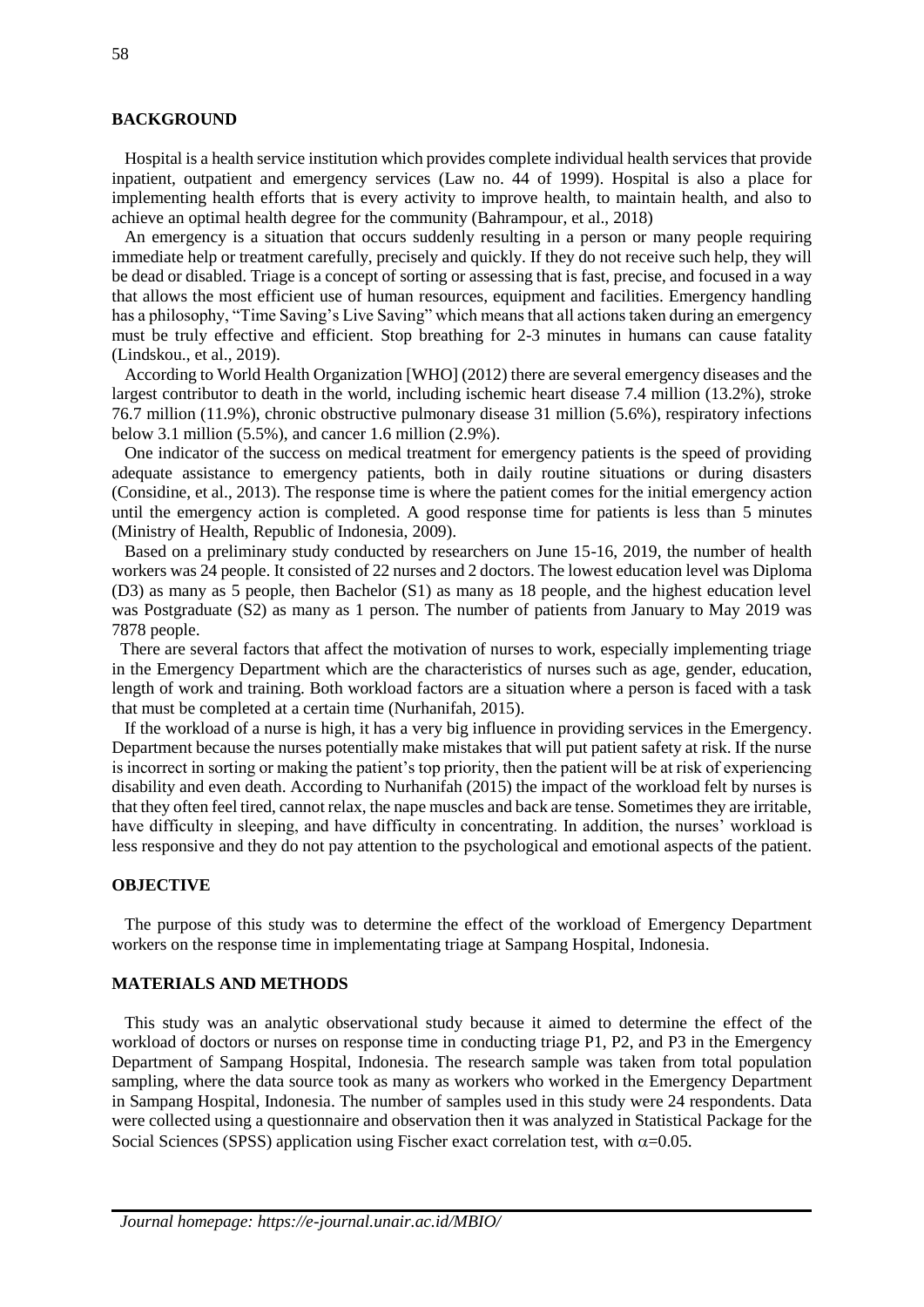### **RESULTS**

### **Characteristics of Emergency Department health workers in Sampang Hospital, Indonesia** *Gender*

 Among 24 workers in the Emergency Department at Sampang Hospital, Indonesia, most of them were male, as many as 20 people (83.3%), while the rest was only 4 people or 16.7% was female

| Gender | Frequency | Percentage (%) |
|--------|-----------|----------------|
| Male   |           | 83.3           |
| Female |           | 167            |
| Total  |           | ΩO             |

Table I. Frequency distribution of respondents by gender

#### *Respondent Age*

 Almost half of the Emergency Department workers in Sampang Hospital, Indonesia were between the ages of 31-40 years, namely 11 people or 45.8%, while those aged over 40 years were only 4 people or 16.7%.

Table 2. Frequency distribution of respondents by age group

| Age Group | Frequency | Percentage (%) |
|-----------|-----------|----------------|
| (years)   |           |                |
| $21 - 30$ |           | 37.5           |
| $31-40$   | 11        | 45.8           |
| $41 - 50$ |           | 16.7           |
| Total     | ΣΔ        |                |
|           |           |                |

### *Highest education*

 Most of the workers in the Emergency Department of Sampang Hospital, Indonesia had Bachelor's degree, namely 18 people or 75.0%, even 1 person or 4.2% had reached postgraduate level of education, while only 5 people or 20.8% had a Diploma level of education.

Table 3. Frequency distribution of respondents based on latest education

| Latest<br>education | Frequency | Percentage (%) |
|---------------------|-----------|----------------|
| Diploma             |           | 20.8           |
| Bachelor            | 18        | 75             |
| Postgraduate        |           | 4.2            |
| Total               |           | 100            |

#### *Work shift*

 Among the 24 Emergency Department workers of Sampang Hospital, Indonesia, 9 people or 37.5% worked in the morning shift, 7 people or 29.2% worked in the afternoon shift and 8 people or 33,3% worked at night shifts.

Table 4. Frequency distribution of respondents based on work shift

| Work Shift | Frequency | Percentage<br>(% |
|------------|-----------|------------------|
| Night      |           | 37.5             |
| Afternoon  |           | 29.2             |
| Night      |           | 33.3             |
| Total      |           | 100              |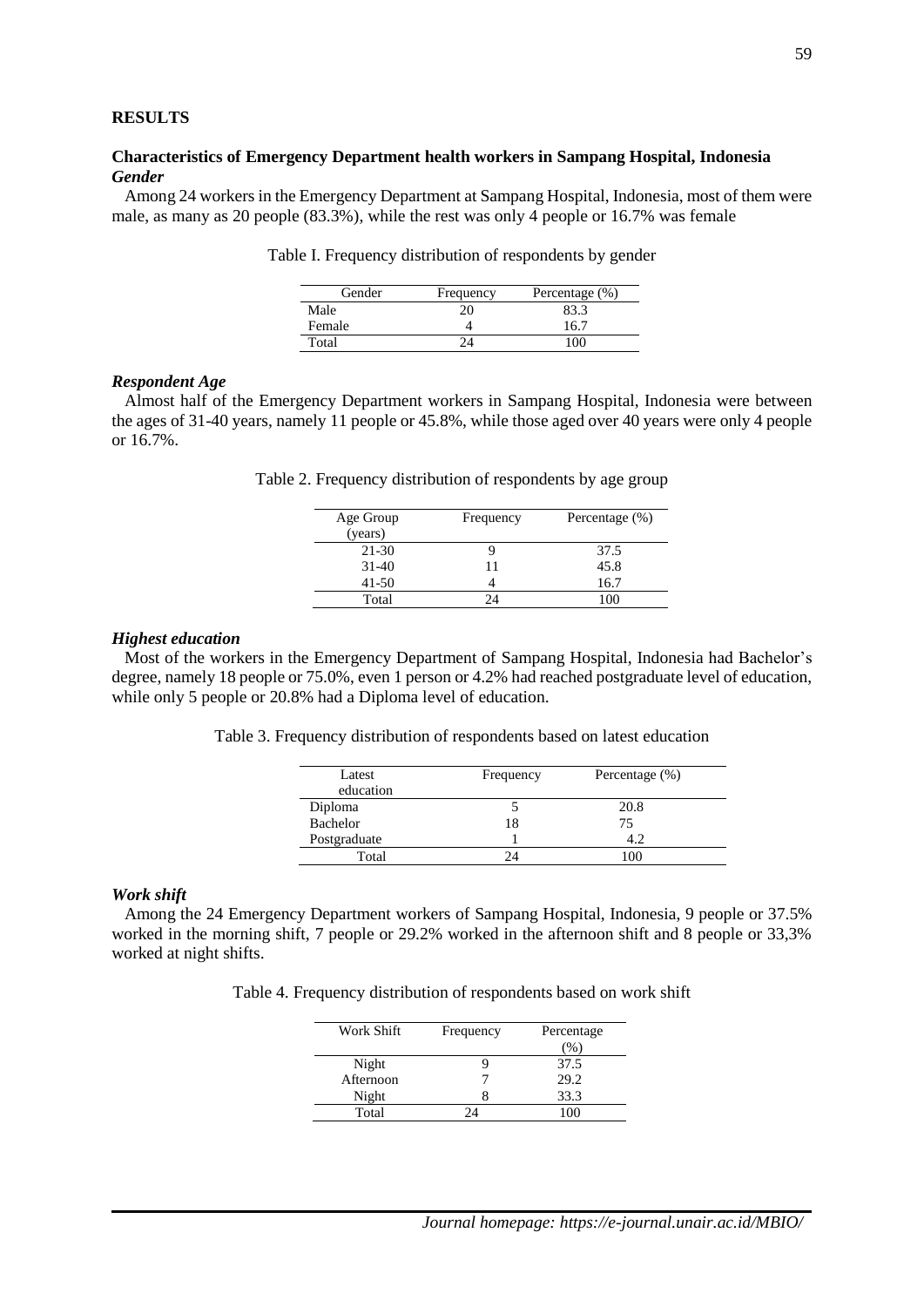# *Work period*

 Among the 24 Emergency Department workers in the Sampang Hospital, Indonesia, 9 people or 37.5% had worked for  $\leq$  5 years, 7 people or 29.2% had a working period of  $>$  5 - 10 years, 5 people or 20.8% had a working period of  $> 10$  to 15 years, and even found as many as 3 people or 12.5% who have worked in the Emergency Department for more than 15 years.

| <b>Work Period</b> | Frequency | Percentage |
|--------------------|-----------|------------|
| (year)             |           | $\%$       |
| $\leq 5$           |           | 37.5       |
| $> 5 - 10$         |           | 29.2       |
| $>10 - 15$         |           | 20.8       |
| >15                |           | 12.5       |
| Total              | ۱Д        | 100        |

Table 5. Frequency distribution of respondents based on work shift

### **Description of workload for Emergency Department medical workers at Sampang Hospital, Indonesia**

 Among the 24 respondents, most of the respondents had a moderate workload (18 people or 75.0%), as many as 6 people or 25.0% had a heavy workload and none of the respondents had a light category of workload.

Table 6. Frequency distribution of respondents based on workload

| Workload | Frequency | Percentage |
|----------|-----------|------------|
|          |           |            |
| Light    |           |            |
| Moderate | 18        | 75         |
| Heavy    | h         | 25         |
| Total    | 24        |            |

#### **Description of response time for Emergency Department medical workers in Sampang Hospital, Indonesia**

 In P1 category (Red), among the 24 respondents, 15 people or 62.5% did the response time in the fast category ( $\leq$ 5 minutes) and 9 people (37.5%) did the response time in the slow category ( $>$  5 minutes). While on triage Category P2 (Yellow) it was obtained as many as 20 people (83.3%) did the fast category response time (<15 minutes) and 4 people or 16.7% did the slow response time (> 15 minutes). Then, on triage Category P3 (Green) it was obtained as many as 21 people or 87.5% who did the fast category response time (<45 minutes) and as many as 3 people (12.5%) did the slow category response time  $(> 45$  minutes).

|  | Table 7. Frequency distribution of respondents based on work shift |  |  |  |
|--|--------------------------------------------------------------------|--|--|--|
|  |                                                                    |  |  |  |

| Triage |       | <b>Response Time</b> |      |            |    |  |
|--------|-------|----------------------|------|------------|----|--|
|        | Fast. | Percentage           | Slow | Percentage |    |  |
| P1     |       | 62.5                 |      | 37.5       | 24 |  |
| P2     |       | 83.3                 |      | 16.7       | 24 |  |
| P٩     |       |                      |      |            | 24 |  |

# **Analysis of the effect of workload on response time of Emergency Department workers in Sampang Hospital, Indonesia**

 Table 8 shows a tendency that a heavy workload affects triage P1 response time that is slow in the Emergency Department of Sampang Hospital, Indonesia. Based on the research results, it was found that 18 respondents' workload was moderate, most of them (77.8%) had a fast response time and 22.2% had a slow response time. Meanwhile, for workers whose workload was in the heavy category, most (83.3%) had a slow response time and only 16.7% had a fast response time.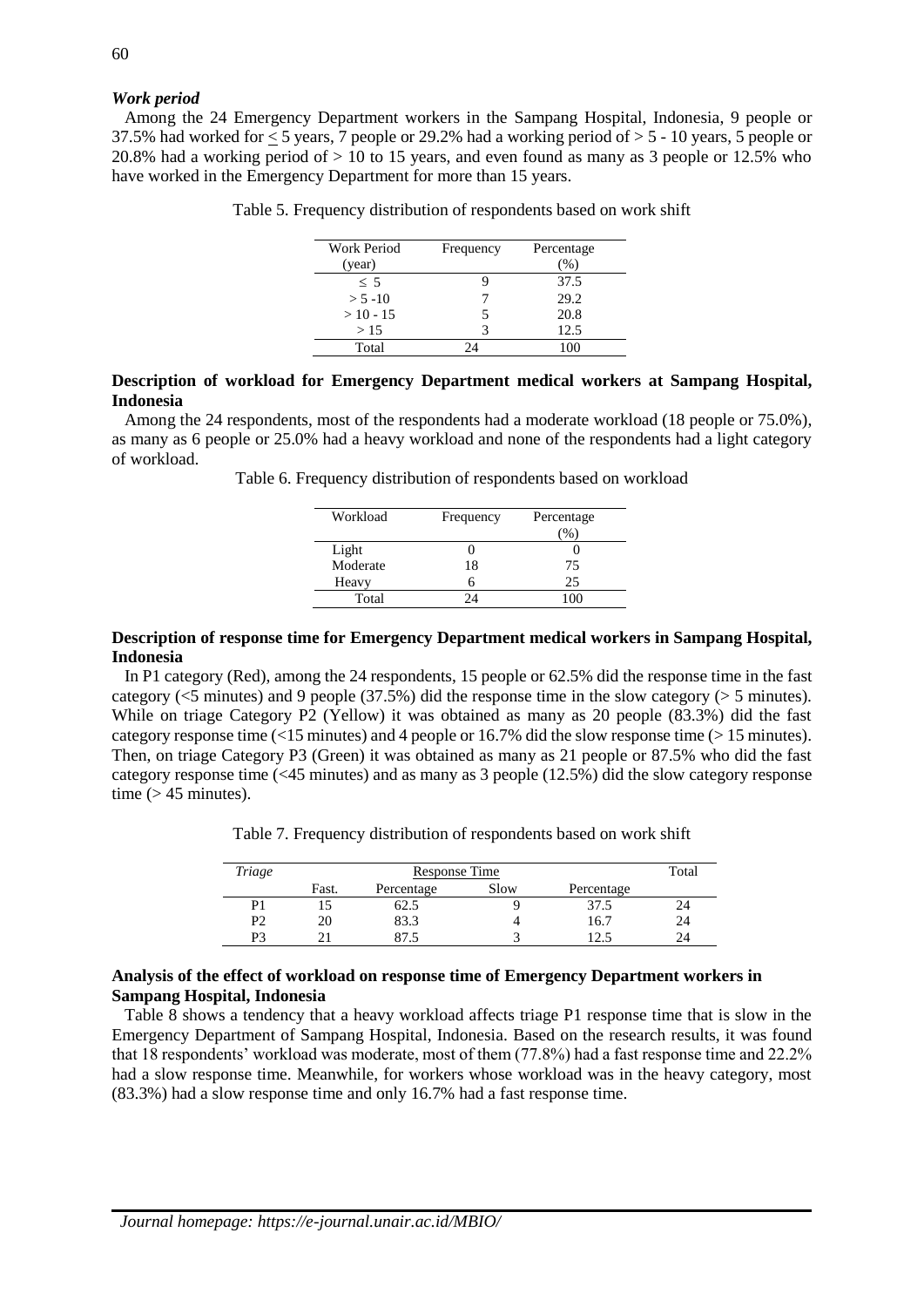| Workload | Response Time |      |      |       |
|----------|---------------|------|------|-------|
|          | Fast.         | $\%$ | Slow | %     |
| Moderate | 14            | 77.8 |      | 22.2. |
| Heavy    |               | 16.7 |      | 83.2  |
| Total    |               |      |      |       |

Table 8. Distribution of respondents frequency based on workload (P1)

The results of statistical tests showed that there was a significant relationship between workload and triage P1 response time of workers in the Emergency Department of Sampang Hospital, Indonesia  $(p=0.015 < \alpha=0.05)$ . Based on contingency coefficient (C<sub>c</sub>) value it was noted that the value of  $\tilde{C}_{c}=0.480$ , so it can be concluded that the effect of workload on response time was in the medium category, and because  $C_c$  value was positive so that it could be explained that the heavier the workload for workers, the slower it was in reaching the response time at triage P1, and, vice versa, the lighter the workload for health workers, the faster it was in reaching the triage P1 response time.

Table 9. Distribution of respondents frequency based on workload (P2)

| Workload | Response Time |      |      |      |
|----------|---------------|------|------|------|
|          | Fast.         |      | Slow |      |
| Moderate |               | 83.3 |      | 16.7 |
| Heavy    |               | 83.3 |      | 16.7 |
| Total    |               |      |      |      |

 Table 9 shows the impact of the respondent's workload on triage P2 response time in the Emergency Department of Sampang Hospital, Indonesia. Based on the results of the study, it was known that 18 respondents whose workload was moderate, most (83.3%) had a fast response time and 16.7% had a slow response time. Likewise on workers whose workload was in the heavy category, most of them (83.3%) had a slow response time and 16.7% had a fast response time.

 The results of statistical tests showed no significant correlation between workload and triage P2 response time of workers in the Emergency Department of Sampang Hospital, Indonesia (p=1,000>  $\alpha$ =0.05).

Table 10. Frequency distribution of respondents based on workload (P3)

| Workload | Response Time |      |  |      |  |  |
|----------|---------------|------|--|------|--|--|
|          | Fast.<br>Slow |      |  |      |  |  |
| Moderate |               | 83.3 |  | 16.7 |  |  |
| Heavy    |               | 100  |  |      |  |  |
| Total    |               |      |  |      |  |  |

 Workers' workload did not appear to have an impact on triage P3 response time for Emergency Department workers in Sampang Hospital, Indonesia, where for workers whose workload was moderate, 83.3% of the response time was in the fast category and 16.7% was in the slow category, while for workers whose workload was in the heavy category, all 100.0% was in the fast category response time. The results of statistical analysis showed no significant correlation between workload and triage P3 response time for Emergency Department workers at Sampang Hospital, Indonesia  $(p=0.546 > \alpha=0.05)$ .

# **DISCUSSION**

# **Characteristics of Emergency Department workers in Sampang Hospital, Indonesia**

 The results of the research on 24 employees who worked in Emergency Department at Sampang Hospital, Indonesia found that most of the respondents were male, as many as 20 respondents (83.3%), this was because working in the Emergency Department of a hospital requires physical readiness and concentration, provides services to patients, because the patient is in an emergency condition. Naturally, the physical ability of men is greater than that of women which allows most respondents to have a moderate workload. In addition, the average age of the respondents was 31-40 years old. The age of the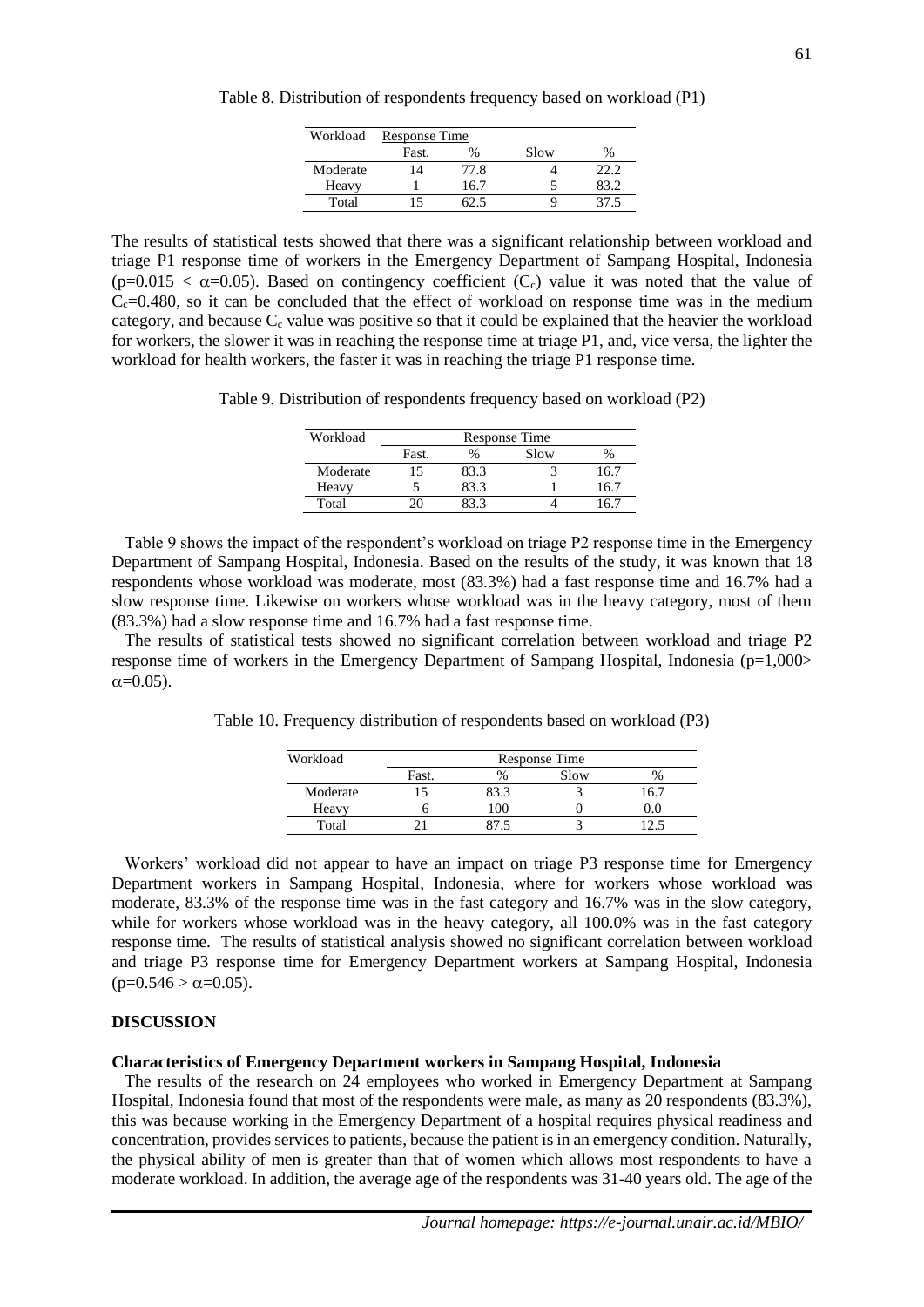respondent affects the workload received because when the age range is getting older, a person has decreased muscle strength, sensory and motor skills so that the workload given also needs to consider a person's age category (Keller & Engelhart, 2014).

 Most of the Emergency Department respondents at Sampang Hospital, Indonesia had an undergraduate degree as many as 15 people. It can also be a determining factor for the burden on the respondent. Respondents with an undergraduate level of education were more theoretical than nurses with a Diploma level of education because they were practical and better trained in treating patients so that education was also possible for uncontrolled stressor. Emergency medical workers in carrying out an emergency must have 3 elements of readiness, including the readiness of knowledge and skills because it is closely related to patient handling efforts (von Harbou, et al., 2020).

 The work shift in the Emergency Department of Sampang Hospital, Indonesia was divided into three, namely morning, afternoon, and night shifts. Morning shift had a higher number, namely 9 respondents, this also affected the workload in doing triage, because in the morning shift the number of patients tends to be more than it is in the other shifts. The more the medical workers, the easier it will be to implement patients' triage and can reduce the workload of respondents (Ningsih, 2018).

 The <5 years working period is 9 respondents, which indicates that the respondent is inexperience which can cause an increase in workload due to the respondent's unpreparedness in handling stressors so that it takes time to adapt to the Emergency Department so that the respondent will get used to it and be easy to implement triage quickly and precisely (Kasmarani, 2012).

## **Description of workload for Emergency Department medical workers at Sampang Hospital, Indonesia**

 The results of this study indicated that 18 Emergency Department respondents at Sampang Hospital, Indonesia had a moderate workload. This was because the Emergency Department is a unit in the hospital where patients who are in an emergency will visit for the first time.

 The workload faced by Emergency Department medical workers fluctuates depending on the number of patients admitted to the Emergency Department and the severity of each patient which will affect the type of medical action that must be given to patients. In addition to the fluctuating workload, nurses at the Emergency Department also had various additional tasks that are sometimes carried out by medical workers in the Emergency Department. These things can be stressor for medical workers in the Emergency Department. If this is allowed to do so, with such conditions of duty and workload, it is feared that Emergency Department workers will experience this burnout if the workload they receive has exceeded their work capacity. Mandasari (2014). This is as expressed by Barbosa et al. (2012) that high workloads and repetitive routine tasks can cause burnout.

 This research was sin line with Madjid et al. (2014), the observation results showed that the percentage of nurses with a heavy workload was greater than the percentage of nurses with a light workload. This was influenced by external factors, namely the organization and work environment, staff placement had not been regulated and nurses had not been divided by nurses for patients who are included in surgical and non-surgical Emergency Department and 1 nurse hold 4 patients in the full bed time. Thus, the workload of nurses in the Emergency Department was heavy.

 This was in accordance with a research by Portoghese et al., (2014) which states that the more additional tasks that must be done by a health worker, the workload will increase and vice versa. Meanwhile, respondents with heavy workload were 6 people. This was because a person has not been able to accept stressor and the assignment given, each person has his respective abilities in dealing with a pressure on the job so that a good coping mechanism is needed in order to reduce the workload received.

Suci (2017) who states that in analyzing workloads, an institution/company certainly has hopes that the burden that is handled by an employee is not burdensome and is in accordance with the ability/competence of an employee in general. For this reason, institutions should pay attention to factors that affect workload, including: 1) Internal factors which include gender, age, health status, motivation, and perceptions 2) external factors which include: work environment, facilities and infrastructure at work, and work organization (Suci, 2017).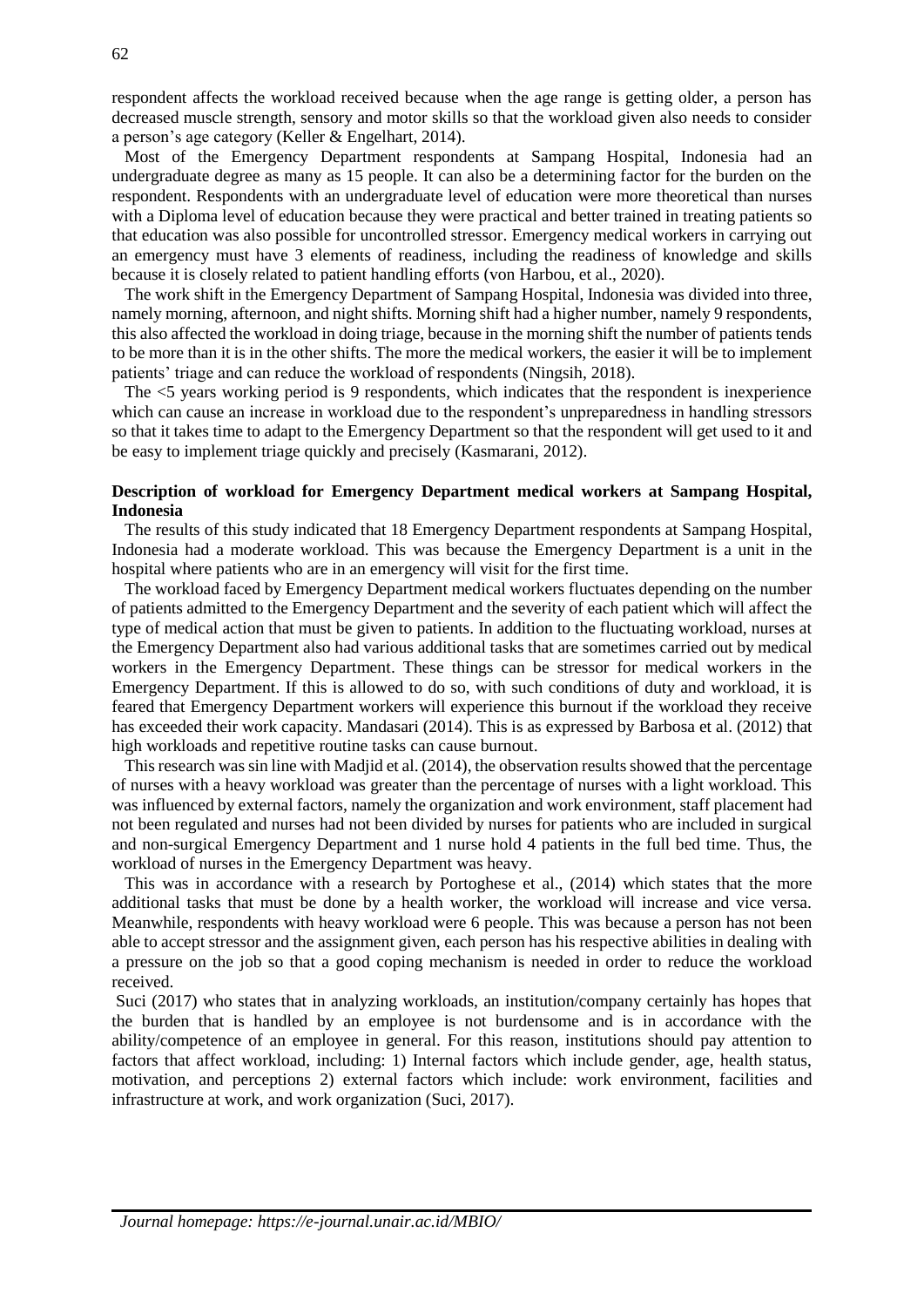## **Description of response time for Emergency Department health workers in Sampang Hospital, Indonesia**

 Emergency service response time based on P1 triage in the Emergency Department in Sampang Hospital, Indonesia, namely, fast as many as 15 people (62.5%) and slow as many as 9 people (37.5%). This was because most of the medical workers from Emergency Department at Sampang Hospital, Indonesia were already trained in dealing with emergency patients and have received BTCLS training and it is still valid, so that in handling P1 triage service response time is mostly less than 5 minutes.

 This research was in line with Suratmi (2016) showing that nurses at the Emergency Department of UPTD Puskesmas Ampah, showing that as many as 15 respondents (88.2%) performed response time according to existing standards, and as many as 2 respondents (11.8%) had not yet performed response time based on the existing standards.

 This research was in line with Ningsih, et al. (2018) showing that nurses in the Emergency Department of Ratu Zalecha Martapura Regional Hospital, as many as 18 respondents (78.3%) performed fast response time, and as many as 5 people (21.7%) performed slow response time. Ministry of Health, Republic of Indonesia (2009) also states that the indicator of response time in doing triage in emergency patients in the Emergency Department should be <5 minutes.

 Emergency service response time based on P2 triage in the Emergency Department in Sampang Hospital, Indonesia, namely, fast as many as 20 respondents (83.3%) and slow as many as 4 respondents (16.7%). This was because the respondents have a high level of knowledge that have received training on emergency situations and hasve sufficient work experience in doing this P2 triage.

 This was because the respondents have been trained in conducting patient service response time by P2 triage category, the number of respondents have attended BTCLS training so that they were responsive in treating patients, they had work experience while they were in the Emergency Department and a working period of more than 5 years. P2 triage category was considered an emergency measure but not an emergency.

 Emergency service response time based triage P3 in the Emergency Department in Sampang Hospital, Indonesia, namely, fast as many as 21 respondents (87.5%) and slow as many as 3 respondents (12.5%). This was also because the respondent already had a high level of knowledge which had also received training about emergency services and sufficient work experience in the Emergency Department in conducting triage P3.

 This research was also in line with Ningsih, et al. (2018) showing that nurses at the IGD of the Ratu Zalecha Martapura Regional Hospital in doing triage P3 as many as 22 respondents (95.7%) did it quickly, and as many as 1 respondent (4.3%) did it slowly.

#### **Analysis of the effect of workload on response Time**

 The results of statistical tests show that there is a significant influence between workload and P1 triage response time of workers in the Emergency Department of Sampang Hospital, Indonesia ( $p=0.015 < \alpha$ ) 0.05). Based on contingency coefficient  $(C_c)$  value, it was noted that the value of  $C_c=0.480$ , so it could be concluded that the effect of workload on response time was in the medium category, and because the value of Cc was positive so that it could be explained that the heavier the workload for medical workers, the slower it will be in reaching the response time at P1 triage, vice versa, the lighter the workload for medical workers, the faster it will be in reaching the response time at P1 triage.

 The results showed that there was a tendency that a heavy workload had an effect on the P1 triage response time that was slow in the Emergency Department of Sampang Hospital, Indonesia. Based on the research results, it was known that 18 respondents whose workload was moderate, most of them (77.8%) had a fast response time and 22.2% had a slow response time. Meanwhile, for medical workers whose workload was in the heavy category, most  $(83.3\%)$  had a slow response time and only 16.7% had a fast response time.

 The results of this study were in line with research conducted by Kambuaya, et al (2016) showing that there was a relationship between the workload of medical workers and the response time based on the patient perceptions in the Emergency Department at the Sorong Regional Hospital (14). In addition, Jalili et al.'s study (2013) also stated the number of patients admitted to the unit every day/month/year, the average length of time the patient stays in the Emergency Department, direct and indirect nursing actions, the frequency of actions and the average time needed to carry out the action which were the factors that affect the workload.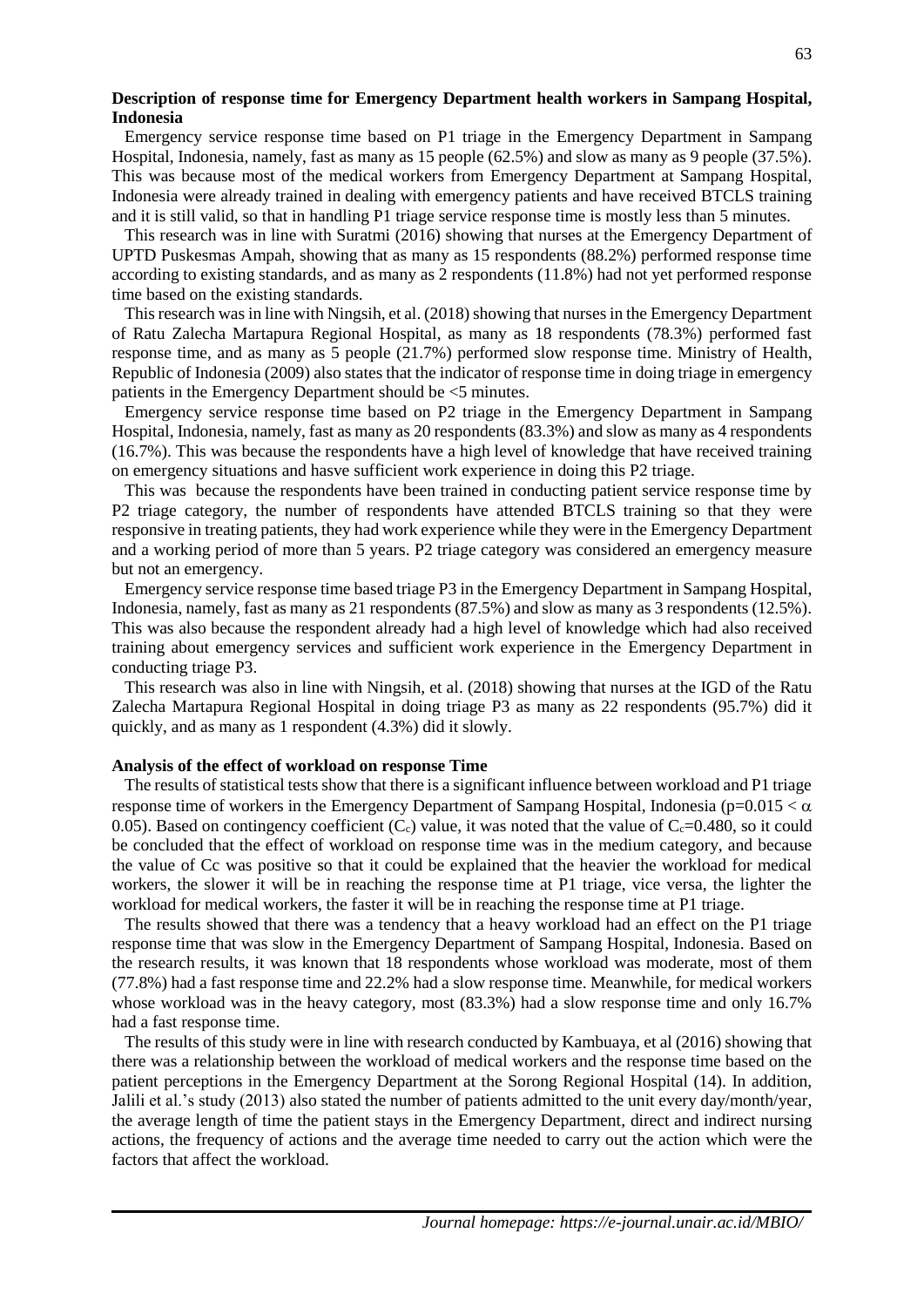The results of statistical tests showed no significant effect between workload and P2 triage response time of the medical workers in the Emergency Department of Sampang Hospital, Indonesia (p=1.000>  $\alpha$  0.05). Based on value of contingency coefficient (C<sub>c</sub>) it was noted that the value of C<sub>c</sub>=0.000 so it can be concluded that the effect of workload on response time was categorized as very weak. This was because the nursing service response time on P2 triage was quite long with a classification that does not require emergency action.

This research was in accordance with the research conducted by Purwanti Ningsih, in the Emergency Department of the Ratu Zalecha Martapura Regional Hospital in 2018. The results also concluded that there was no relationship between workload and response time based on P2 triage category at Emergency Department of Ratu Zalecha Martapura Regional Hospital. This was because the nursing service response time on P2 triage is quite long with a classification that does not require emergency action.

The results of this study are also in line with the theory Christ et al. (2016) which states that P2 triage is a life threatening condition if not treated in a short time. Patients labeled yellow are patients with minor wound infections, appendicitis, fractures, minor burns. Abdominal injury is without shock.

 The workload of medical workers has no impact on P3 triage response time for Emergency Department medical workers in Sampang Hospital, Indonesia, where for health workers whose workload is moderate, 83.3% of the response time is in the fast category and 16.7% is in the slow category, while for health workers whose workload is in the heavy category, all 100.0% is in the fast category response time. The results of statistical analysis using Fischer exact test shows that there is no significant relationship between workload and P3 triage response time for Emergency Department medical workers at Sampang Hospital, Indonesia ( $p=0.546 > \alpha$  0.05). Based on value of contingency coefficient (Cc) it was noted that the value of  $Cc=0.213$  so it could be concluded that the effect of workload on response time was categorized as weak. This was because the nursing service response time on triage priority 3 is long enough with the patient that is awake, no ABC (Airway, Breathing, and Circulation) disorders and can be given further action to the polyclinic.

 This research was in line with the theory Christ et al. (2016) which states that handling priority 3 does not need to be immediate and transfers are final and should not be late. The implementation of triage is the efforts to quickly sort injury cases according to injury severity and chance of survival through prompt medical intervention. Those triage system must be adjusted to the nurses' expertise.

#### **CONCLUSION**

 Most of medical workers in the Emergency Department of Sampang Hospital, Indonesia were male  $(83.3\%)$ , the average age was  $33.0 + 6.93$  years, with a Bachelor level of education  $(75.0\%)$  and the average working period was 8.756.65 with the longest working period 25.0 years. The average workload for medical workers reached  $69.79 + 5.27$ . Most had a moderate workload (18 people or 75.0%). In the triage of P1 (red) category, most (62.5%) medical workers performed fast response of less than 5 minutes, in P2 (yellow) category, most (83.3%) also performed fast response in less than 15 minutes, and in P3 (green) category, majority of the respondents of 97.5% performed fast response of less than 45 minutes as well. There was a significant correlation between workload and P1 triage response time of the medical workers in the Emergency Department of Sampang Hospital, Indonesia ( $p=0.015 <$  $\alpha$ =0.05), while at P2 and P3 triage it was concluded that there was no effect of the workload of medical workers on the response time ( $p > 0.05$ ). In the triage of P1 (red) category, most (62.5%) medical workers performed fast response of less than 5 minutes, in P2 (yellow) category, most (83.3%) also performed fast response in less than 15 minutes, and in P3 (green) category, majority of the respondents of 97.5% performed fast response of less than 45 minutes as well.

#### **REFERENCES**

Bahrampour, M., Bahrampour, A., Amiresmaili, M., Barouni, M., 2018. Hospital service quality patient preferences - a discrete choice experiment. Int J Health Care Qual Assur. 31(7): 676-83.

Barbosa, F.T., Leão, B.A., Tavares, G.M., Santos, J.G., 2012. Burnout syndrome and weekly workload of on-call physicians: cross-sectional study. Sao Paulo Med J., 130(5): 282-8.

Christ, M., Bingisser, R., Nickel, C.H., 2016. Bedeutung der Triage in der klinischen Notfallmedizin [Emergency Triage. An Overview]. Dtsch Med Wochenschr. 141(5): 329-35. German.